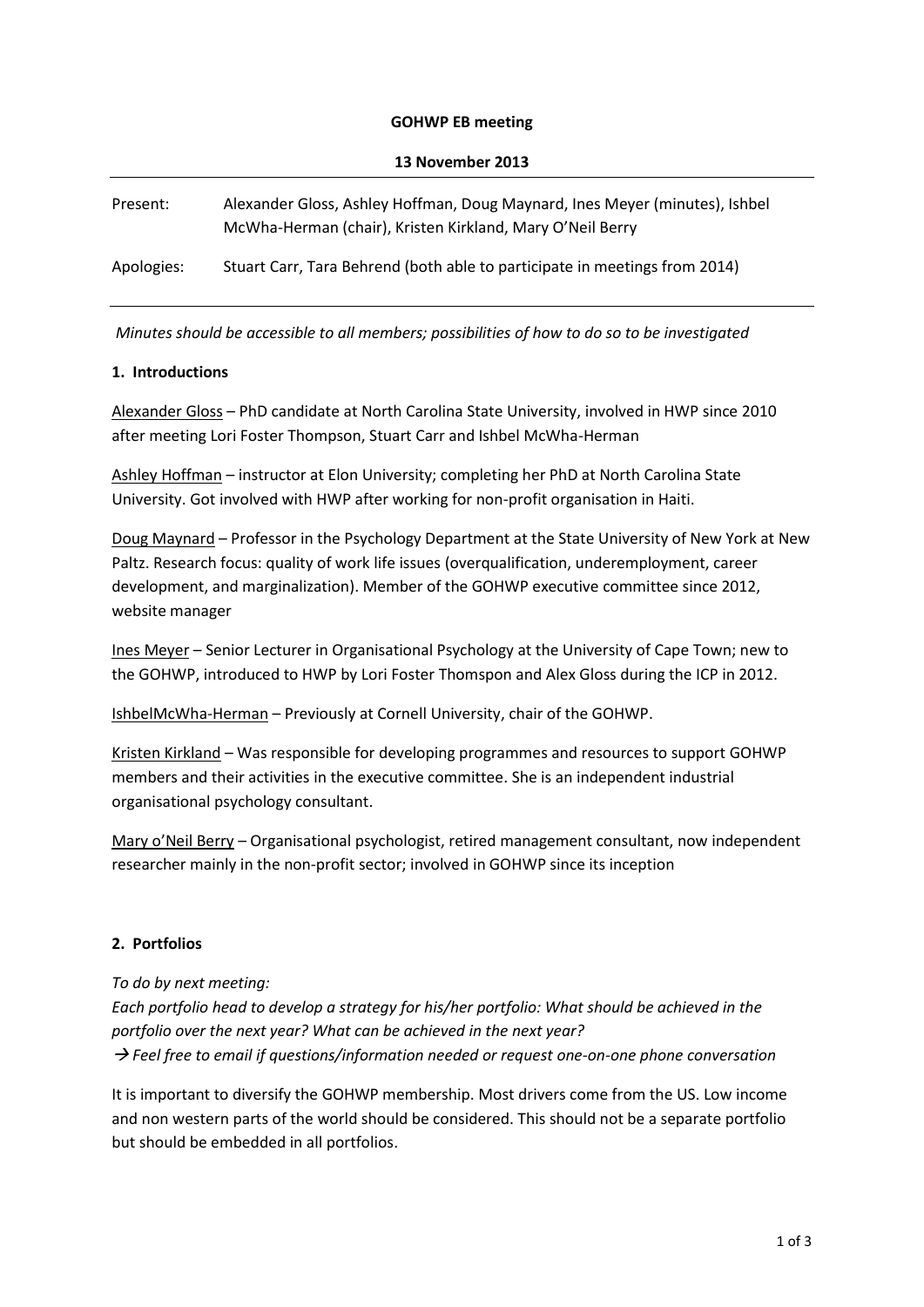Board members who lead a portfolio are encouraged to draw on members as active helpers to share the load (e.g. more than one person can write a blog; members could identify individuals and organisations that should be approached for advocacy purposes).

# 1. Membership (Doug) – to be integrated into web manager portfolio

including updating the system for membership and ensuring it is integrated into the website and mailing lists; exploring systems for membership dues

# 2. Advocacy (Stu)

# 3. Marketing (Ines)

Initially proposed as one portfolio: identifying organisations to target for HWP and approaching them to provide information about HWP and potentially develop strategic partnerships; this includes being proactive about coordinating members to write journal articles and give conference presentations; raising awareness about HWP amongst psychologists and development practitioners

 $\rightarrow$  Initially proposed as one portfolio, but decision taken to split them

Advocacy to include what causes we want to support as HWP (research, involvement, partnering with other groups)

Marketing about increasing participation, raising awareness

 $\rightarrow$  lnes to assist with the Advocacy portfolio until Stu has more time

### 4. Communications & social media (Ashley)

Communicating with members; managing linkedIn page; managing online forum content

### 5. Newsletter and blog (Tara)

Taking responsibility for regularly developing and producing these

### 6. Value for members (Kristen)

Facilitating member collaboration on research projects; methods for obtaining grant funding; producing information on how to "do" HWP for academics, practitioners and students

### 7. Organisational infrastructure (Mary)

Researching and finalising legal registration of the organisation; code of ethics

### 8. Webmaster (Doug)

### 9. Student rep (Alex)

As most members in the Facebook group are students managing the Facebook group will fall under this portfolio

### **3. Terms for board members**

Board members who were part of the previous executive committee will serve a one year term (Kristen, Mary, Stu)

New members will serve a two year term (Ashley, Ines, Tara)